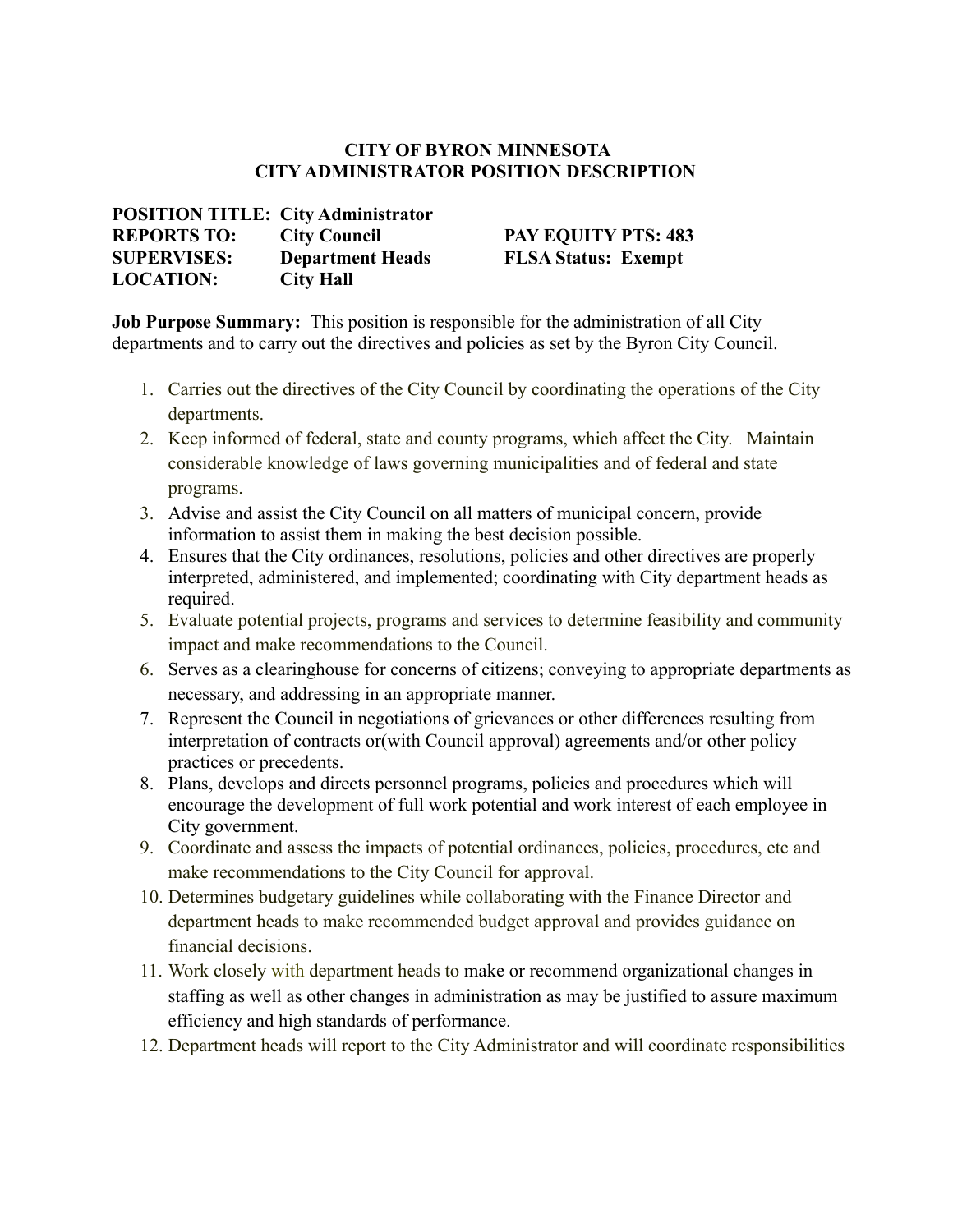City Administrator Position Description Page Two

of the whole as well as administer performance reviews for the department heads. Provide input on performance reviews of employees who report directly to the department heads.

- 13. Act as a liaison with commercial, industrial and other business developer's, business owners, local associations and any other organizations that may be practical and necessary in the areas related to economic development.
- 14. Assist in the development of short and long-range plans for economic development, evaluate potential projects and determine feasibility and community impact and make recommendations to City Council.
- 15. Oversees and ensures the Finance Director provides documentation monthly/quarterly to advise the City Council on the financial condition of the City.
- 16. Keeps informed on all aspects of municipal government, and researches new and different ways to keep the City running as efficiently as possible.
- 17. Represents the City and maintains liaison between all federal, state, regional, county, township agencies; as well as local organizations within the City
- 18. Lead by example, personal integrity and ethical work practices which will provide a standard of conduct for all City personnel.
- 19. Performs other duties and assumes other responsibilities as necessary or delegated by the City Council.

# **Work Environment:**

Works in a well lit, well ventilated and temperature controlled office. Noise level is at a minimum. Limited travel is required.

# **Worker Requirements:**

To be fully qualified and meet performance expectations, an individual must be able to perform every essential function. Reasonable accommodations may be made to enable individuals with disabilities to perform all essential functions established for the position.

# **Skills Involved:**

The ability to consistently apply skills learned through formal preparation and/or closely related work experiences as noted herein.

# **Schedules and Other Conditions:**

While performing the essential functions of the position, an individual will be subject to variable working hours.

# **Physical Demands:**

Performing essential functions of the position regularly requires the employee to remain seated in the normal position for extended periods of time with occasional lifting or carrying of objects

from five to twenty pounds. This position requires the ability to listen, express and/or exchange ideas.